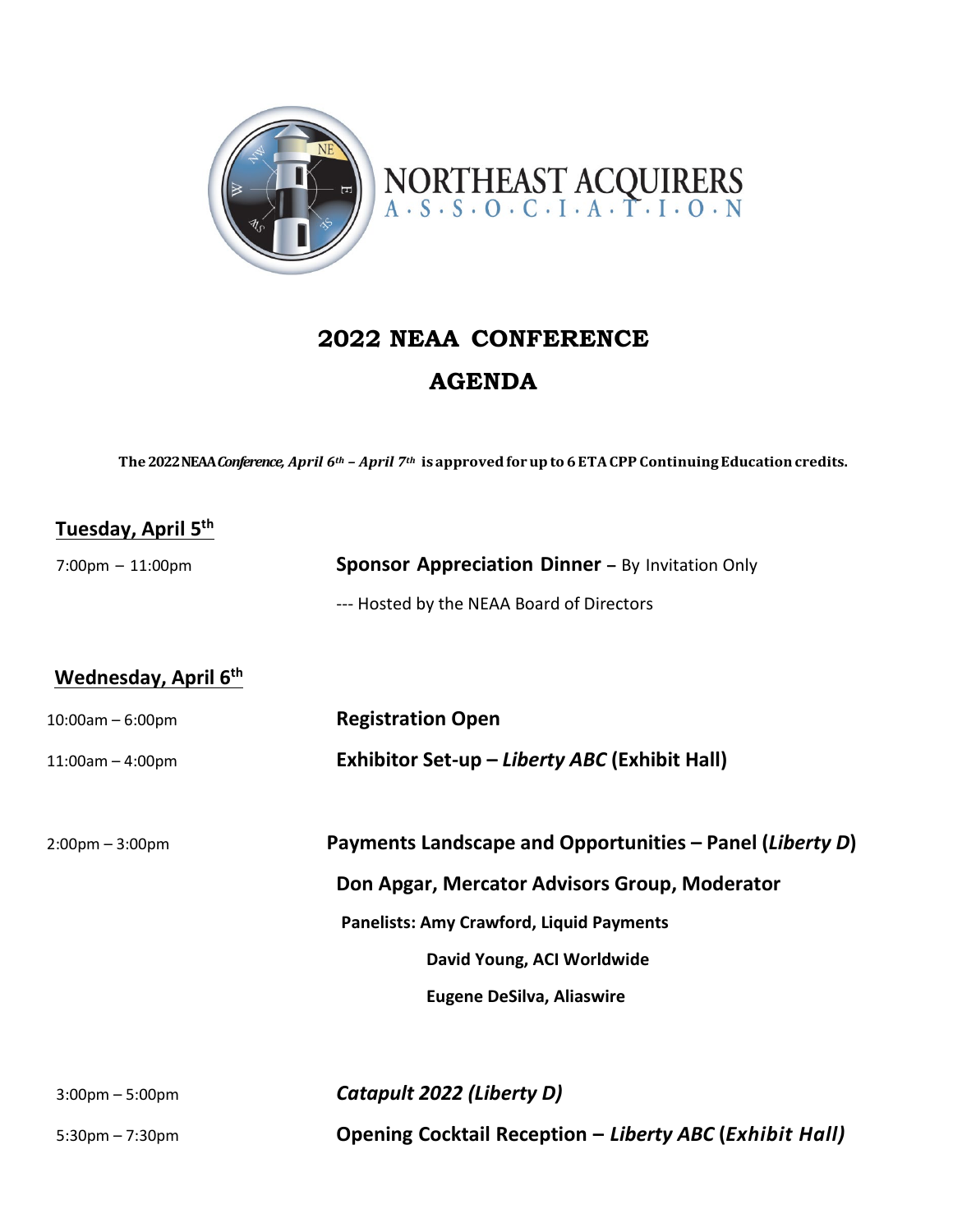| $9:00$ pm - ????      | <b>NEAA Charity Poker Tournament (Independence A&amp;B)</b>                                                     |
|-----------------------|-----------------------------------------------------------------------------------------------------------------|
| Thursday, April 7th   | Hosted by Shift4<br>$\overline{\phantom{a}}$                                                                    |
| $8:00am - 6:00pm$     | <b>Registration Open</b>                                                                                        |
| $8:00am - 9:30am$     | Breakfast with the Vendors - Exhibit Hall Open (Liberty ABC)                                                    |
| 9:30am-11:30am        | Networking with the Exhibitors - Exhibit Hall Open (Liberty ABC)                                                |
| $11:15am - 1:00pm$    | <b>Headshot Photographs for LinkedIn (Ballroom Foyer)</b>                                                       |
| $11:30am - 1:15pm$    | Lunch with the Vendors - Exhibit Hall Open (Liberty ABC)                                                        |
| $1:15$ pm $-1:30$ pm  | Opening Comments - Alan Forgione, NEAA President - (Liberty<br>D)                                               |
| 1:30pm - 2:30pm       | View from the Hill / State Tax Issues- (Liberty D)<br><b>Scott Talbott, SVP Government Relations, ETA</b>       |
| $2:30$ pm $- 2:45$ pm | <b>Break</b>                                                                                                    |
| $2:45$ pm $-3:45$ pm  | ISO Landscape and Opportunities $-$ Panel Discussion (Liberty D)<br>Peggy Olson, Strategic Marketing, Moderator |
|                       | Panelists: Lazaros Kalemis, Simpay                                                                              |
|                       | <b>Mike DePinto, TalusPay</b>                                                                                   |
|                       | <b>Corey Young, Agile Financial Systems</b>                                                                     |
| 3:45pm - 4:15pm       | Value Add Spotlight - B2B (Liberty D)                                                                           |
|                       | Presenter: Roger McNamara - Guide2Interchange                                                                   |